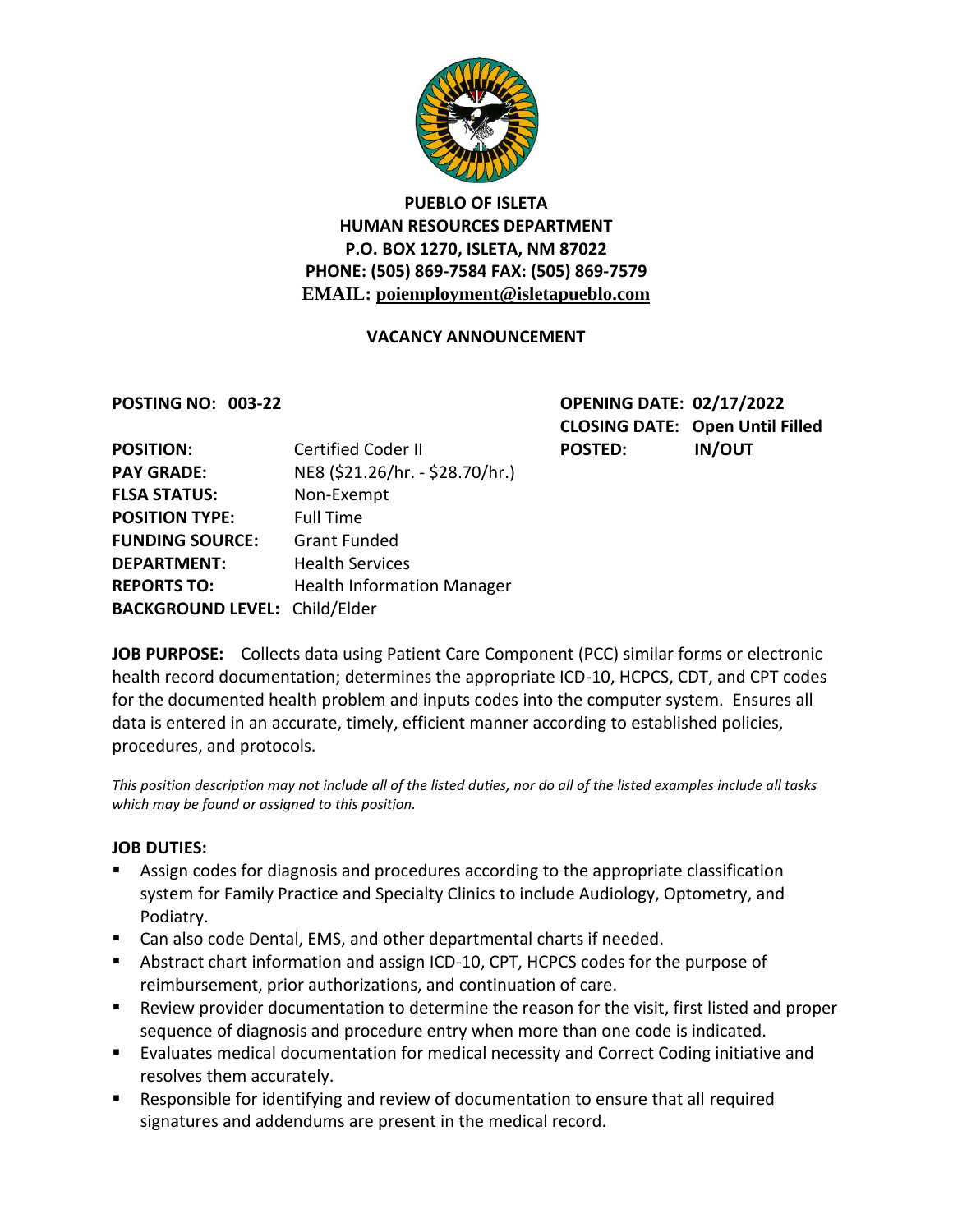- **E** Ensures accurate coding by clarifying diagnosis and procedural information through an established query process if necessary.
- Responsible for analysis, as well as a resolution of coding edits that occur.
- **Enters all PCC data into the RPMS system in accordance with established policies,** procedures, and protocols.
- Serve as a resource for coding related questions as appropriate.
- **EXE** Represents the Pueblo with dignity and integrity in all relationships with staff and the public.
- **Performs other duties as assigned.**

# **SUPERVISION RESPONSIBILITIES:** N/A

## **MINIMUM QUALIFICATIONS/REQUIREMENTS:**

- Completion of an Accredited Health Information Program.
- **Three years medical coding and abstracting experience.**
- **Certified Professional Coder: CPC, COC, CCS.**
- **Must provide and maintain current AAPC Certification.**
- **Must be able to pass a TB screening.**
- **Must be able to pass background check.**
- **Must be able to comply with the Pueblo of Isleta Drug Free Workplace policies.**
- Must provide a written copy of immunization record prior to employment.

# **KNOWLEDGE, SKILL AND ABILITY REQUIREMENTS:**

- Knowledge of applicable federal, state, county and local laws, regulations, and requirements, including patients' rights and confidentiality.
- Knowledge of department organization, functions, objectives, policies and procedures.
- Knowledge of billing requirements, Medicaid, Medicare, Worker's compensation and other insurance programs.
- Knowledge of medical terminology.
- Knowledge of ICD-10, CPT, HCPCS and CDT coding.
- Skill in operating various word-processing, spreadsheets, and database software programs in a Windows environment.
- Skill in treating internal and external customers with tact, courtesy, and respect.
- **Ability to maintain confidentiality.**
- Ability to collect and analyze information and develop statistical analysis and reports or data.
- Ability to interact and maintain good working relationships with individuals of varying social and cultural backgrounds.
- Ability to enter data information quickly, accurately, and with attention to detail.
- Ability to gather data, compile information, and prepare reports.
- Ability to verify data input and correct errors.
- Ability to carry out instructions furnished in verbal or written format.
- Ability to communicate efficiently and effectively both verbally and in writing.
- Ability to handle multiple tasks and meet deadlines.